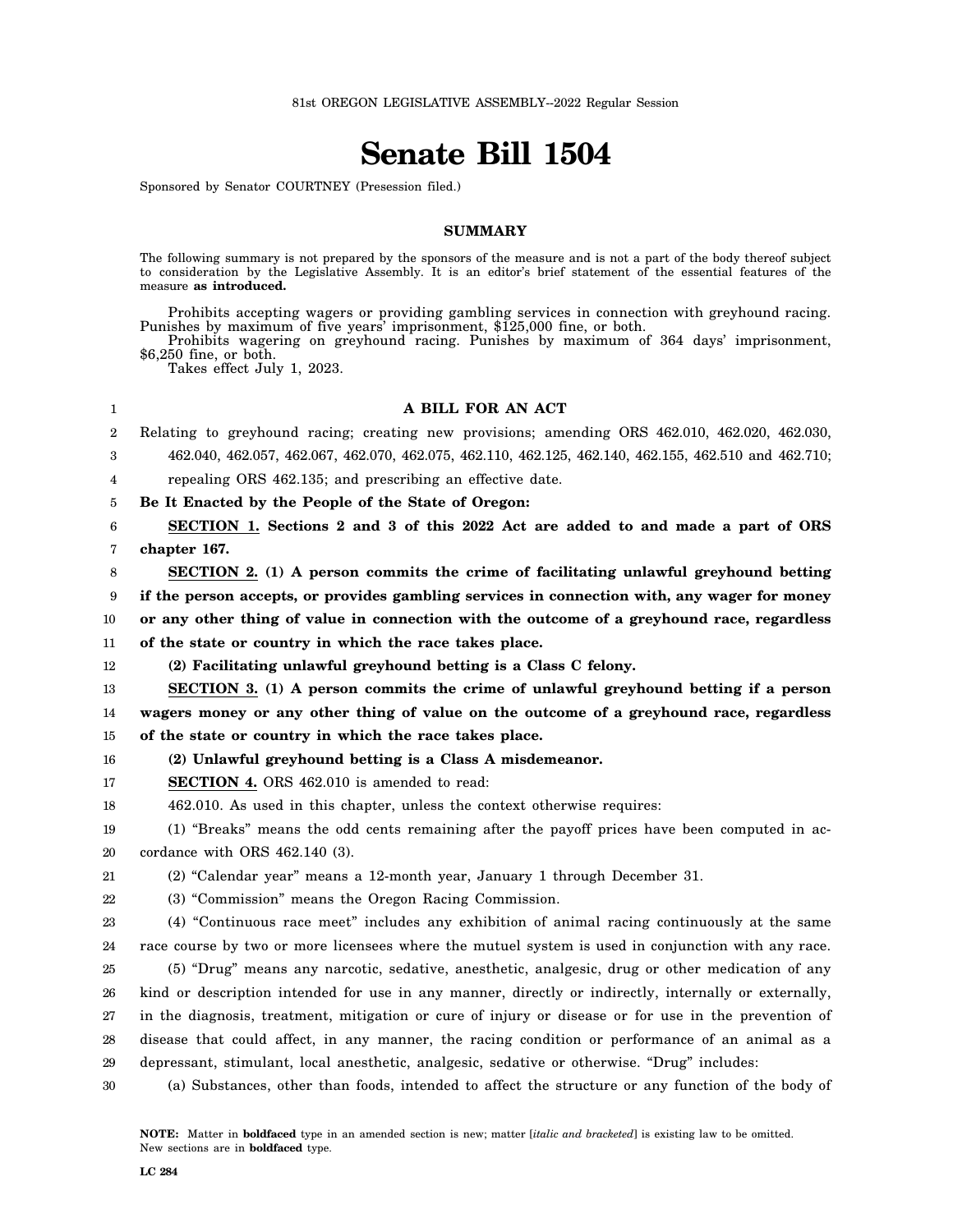1 2 3 4 5 6 7 8 9 10 11 12 13 14 15 16 17 18 19 20 21 22 23 24 25 26 the animal and all substances affecting the central nervous system, respiratory system or blood pressure of any animal other than vitamins or supplemental feeds; and (b) Any identified substance that can affect or interfere with the true and accurate testing and analysis of blood, saliva, urine or other samples taken from racing animals. (6) "Fiscal year" means a 12-month year, as described in ORS 293.605. (7) "Gross mutuel wagering" means all mutuel wagering that is made in person: (a) At the race course of a race meet licensee; (b) At an off-race course mutuel wagering location approved by the commission; or (c) Through account wagering authorized under ORS 462.142. (8) "Licensee" means a person, partnership, corporation, political subdivision, municipal corporation or any other body holding a license under this chapter. (9) "Mutuel" means a system whereby: (a) Wagers with respect to the outcome of a race are placed with a wagering pool in which the participants are not wagering against the operator; and (b) The operator distributes to one or more winning participants the total amount in the wagering pool, less amounts deducted by the operator as approved by the commission. (10) "Public training track" means any race course or other facility that is available or open to the public for use in the training or schooling of racing animals. (11) "Race" means any race conducted in a race meet. "Race" includes races conducted without wagering, provided one or more races in the meet are conducted with wagering. (12) "Race course" means all the premises used in connection with the conduct of a race meet, including but not limited to, the race track, grandstands, paddock, stables[*, kennels*] and all other buildings and grounds adjacent to or appurtenant to the physical limits of the race track. (13) "Race meet" means any exhibition of animal racing where the mutuel system is used in conjunction with any race. **SECTION 5.** ORS 462.020 is amended to read:

27 28 462.020. (1) A person may not hold a race meet without having first obtained and having in full force and effect a license therefor issued by the Oregon Racing Commission.

29 30 31 32 33 34 35 36 37 38 39 (2) A trainer, driver, jockey, apprentice jockey, horse owner, [*dog owner,*] exercise person, agent, authorized agent, jockey's agent, stable foreman, groom, valet, veterinarian, horseshoer, steward, stable guard, starter, timer, judge or other person acting as a participant or official at any race meet, including all employees of the pari-mutuel department, may not participate in race meets without having first obtained and having in full force and effect a license issued by the commission, pursuant to such rules as the commission shall make. The commission by rule may require other employees of a race meet licensee who are engaged in or performing duties at the race course to obtain a license issued by the commission prior to engaging or performing such duties. The commission by rule may also require persons, including corporations, who are not employees of a race meet licensee, but who are authorized to do business at the race course, to obtain a license issued by the commission prior to conducting such business.

40 41 42 (3) A person may not operate a public training track [*or public kennel for greyhounds participating in a race meet*] without having first obtained and having in full force and effect a license issued by the commission.

43 44 45 (4) The commission may require each applicant for a license to be photographed and shall require each applicant to be fingerprinted as part of the licensing procedure for the purpose of requesting a state or nationwide criminal records check under ORS 181A.195.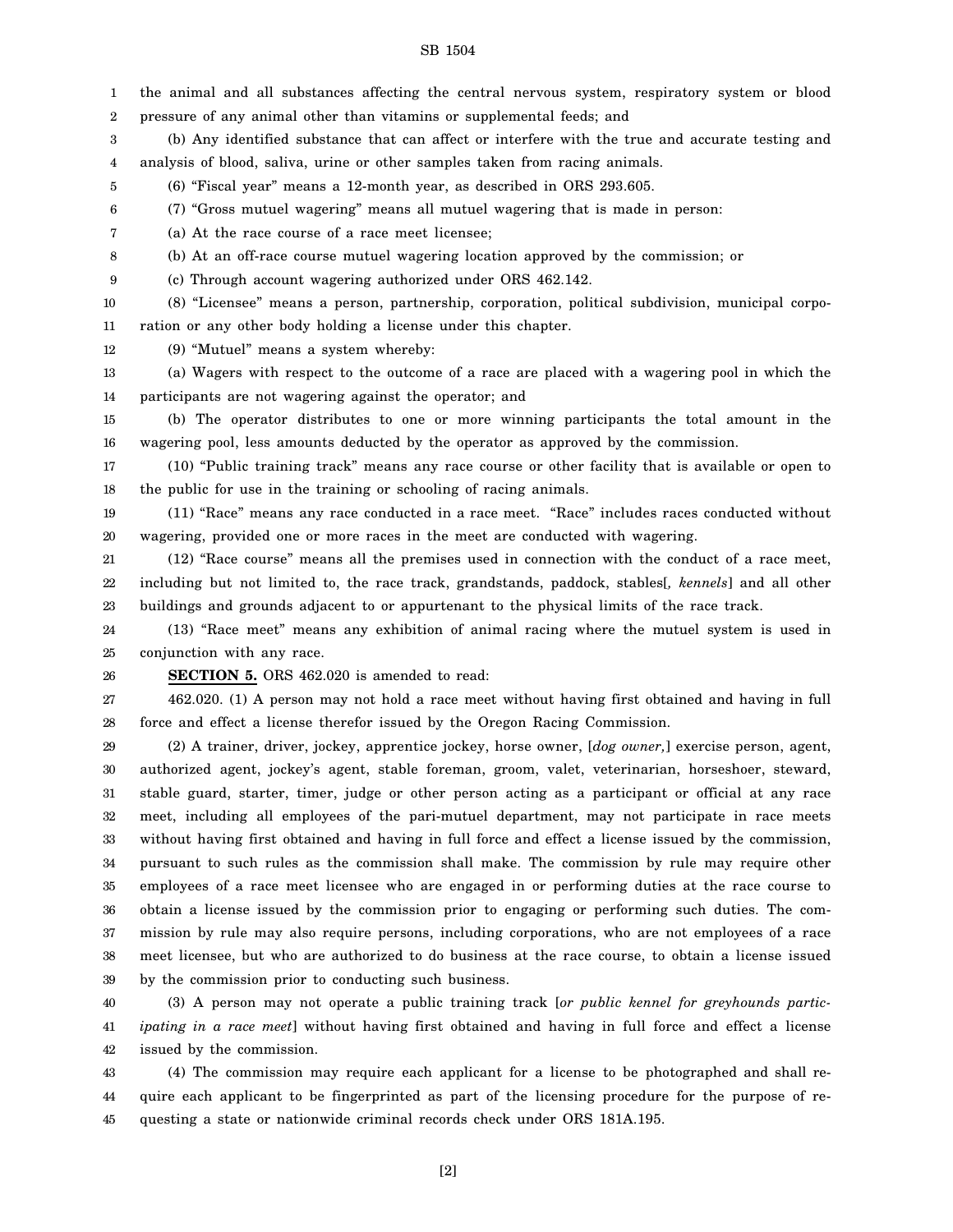1 2 (5) Each person holding a license under this chapter shall comply with all rules and orders of the commission.

3 4 5 6 (6) Notwithstanding the requirements of subsection (2) of this section, the commission, upon receipt of a written application for a license on forms provided by the commission, may in its sound discretion issue a temporary license valid for a period not to exceed 10 days pending final approval or disapproval of the written application for a license.

7

**SECTION 6.** ORS 462.030 is amended to read:

8 9 10 11 12 13 14 15 16 462.030. No person is eligible to operate a race meet with a license issued under this chapter unless the person is the owner or controls the possession of a properly constructed race track suitable for the [*class of*] races which are proposed to be conducted at such race track and improved with safe and suitable grandstands, equipped with reasonably sanitary accommodations, adequate stables for livestock together with adequate fire protection equipment, and such other proper improvements as in the judgment of the Oregon Racing Commission may be required, taking into consideration the location of such race track and the probable capacity requirements to accommodate the crowd and the number of people that will reasonably be expected to occupy the grandstands and attend the race meets.

17

**SECTION 7.** ORS 462.040 is amended to read:

18 462.040. (1) Race meet licenses granted by the Oregon Racing Commission shall be limited to[*:*]

19 [*(a)*] licenses for horse and mule race meets [*(Class A)*].

20 [*(b) Licenses for greyhound race meets (Class B).*]

21 22 23 [*(2)(a) Except as the commission otherwise may provide by rule, no licensee shall be granted licenses of both classes nor shall licenses be issued for more than one class of racing on the same race course, track or location.*]

24 25 26 [*(b) In adopting rules to carry out the provisions of this subsection, the commission shall consider, among other matters, the impact on existing race meet licensees in the county in which application for a license referred to in paragraph (a) of this subsection is made.*]

27 [*(3) The commission shall not grant any license for greyhound racing at the Oregon State Fair.*]

28 29 [*(4)*] **(2)** The license shall specify the number of days the race meet shall continue and the number of races per day.

30 **SECTION 8.** ORS 462.057 is amended to read:

31 32 462.057. (1) A race meet licensee designated in subsection (2) of this section shall make payments as follows:

33 (a) License fee - \$25 per fiscal year payable to the Oregon Racing Commission.

34 [*(b) A percentage of gross mutuel wagering shall be paid to the commission as follows:*]

35 [*(A) If the race meet is for horses or mules - one percent.*]

36 [*(B) If the race meet is for greyhounds - 1.6 percent.*]

37 **(b) One percent of gross mutual wagering payable to the commission.**

38 39 40 (c) If [*the race meet is for horses or mules and*] the average daily gross mutuel wagering during the preceding fiscal year exceeded \$150,000, a percentage of the gross mutuel wagering shall be paid as follows:

41 42 43 44 45 (A) To purses - such amount, subject to prior approval by the commission, as the race meet licensee and the horse owners, or mule owners if the race is for mules, may agree upon, plus an additional 0.1 percent. The additional 0.1 percent shall not become part of the regular purse account but shall be used only to supplement purses of races consisting exclusively of Oregon bred horses or mules;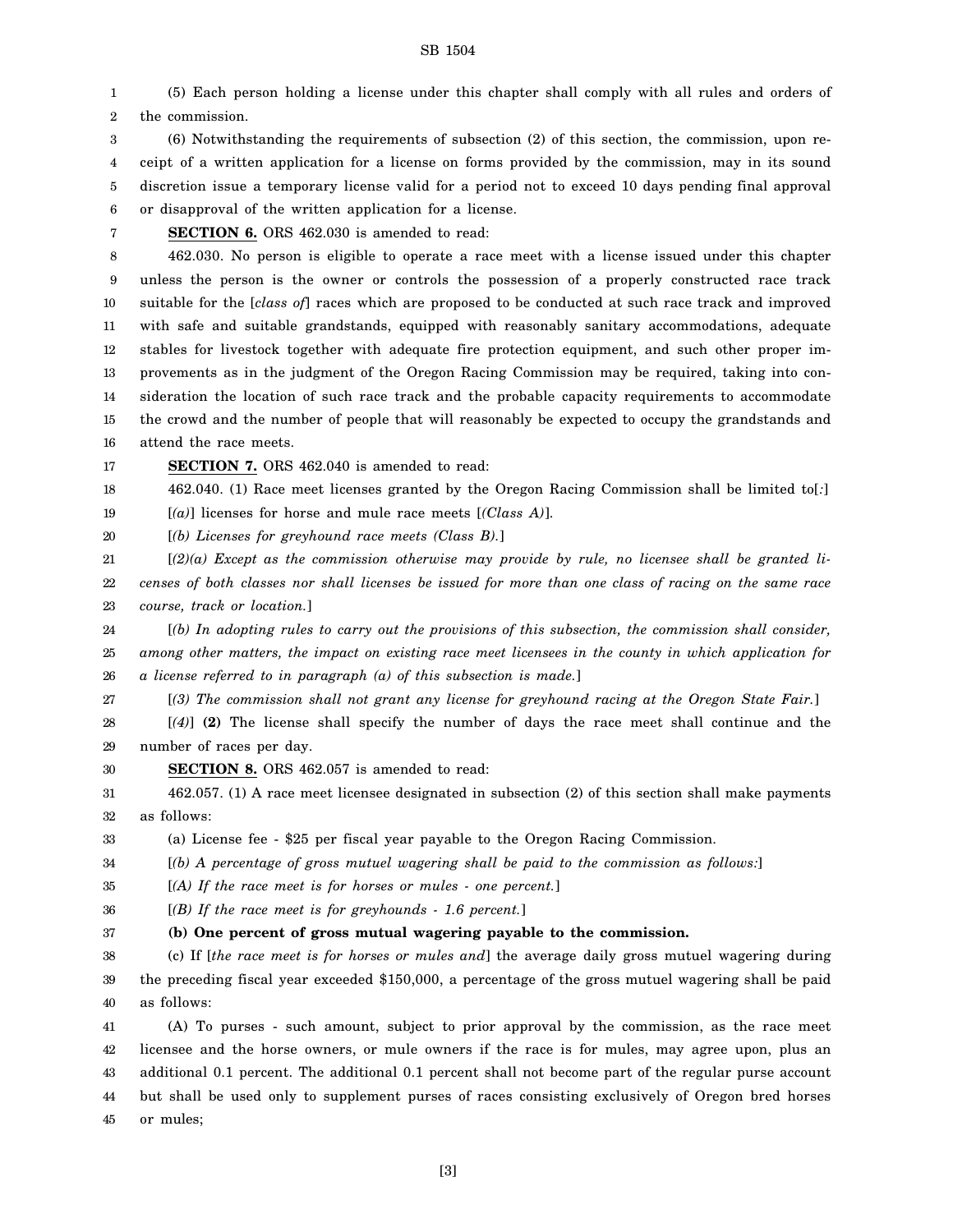1 2 3 4 5 (B) To the Oregon Thoroughbred Owners and Breeders Association, Incorporated, purse supplements for owners of Oregon bred thoroughbred horses - one percent of gross mutuel wagering on thoroughbred horse races, to be apportioned among the owners in the same ratio that each owner's purses for Oregon bred thoroughbred horses for the race meet bears to the total purses for Oregon bred thoroughbred horses for the race meet;

6 7 8 9 10 (C) To the Oregon Quarter Horse Racing Association, Incorporated, purse supplements for owners of Oregon bred quarter horses - one percent of gross mutuel wagering on quarter horse races, to be apportioned among the owners in the same ratio that each owner's purses for Oregon bred quarter horses for the race meet bears to the total purses for Oregon bred quarter horses for the race meet;

11 12 13 14 15 16 17 (D) To each association of horse or mule owners, trainers or breeders recognized by the commission as representing the other breeds of horses or mules not designated in subparagraphs (B) and (C) of this paragraph, purse supplements for owners of other Oregon bred horses or mules, not designated in subparagraphs (B) and (C) of this paragraph, one percent of gross mutuel wagering for races of other horses or mules, to be apportioned among the owners in the same ratio that each owner's purses for other Oregon bred horses or mules for the race meet bears to the total purses for other Oregon bred horses or mules for the race meet;

18 19 20 (E) Subject to prior approval of the commission, each horse or mule owners, trainers or breeders association designated in subparagraphs (B), (C) and (D) of this paragraph may use a portion of the purse supplements as operating expenses only for receipt, handling and payment of these funds; and

21 22 23 24 25 26 27 28 29 (F) To a special track fund to be used primarily for improving the race track facilities benefiting the horse and mule owners, trainers or breeders in the barn area - 0.2 percent. All such funds shall be retained by the licensee in a separate account from all other funds and no disbursements or transfers shall be made therefrom without prior approval of the commission. All physical improvements paid from such funds shall satisfy reasonable fire, health, quality and construction standards established or approved by the commission. Unless the commission provides otherwise, such improvements shall be made on the race course where the race meet which created the fund was held. [*(d) If the race meet is for greyhounds, a percentage of the gross mutuel wagering shall be paid as follows:*]

30 31 32 33 34 35 36 [*(A) To a special fund to be used primarily for the development and operation of a training track and related facilities upon which to train greyhounds - 0.1 percent. All such funds shall be retained by the licensee in a separate account from all other funds and no disbursements or transfers shall be made therefrom without prior approval of the commission. All physical improvements paid from such funds shall satisfy reasonable fire, health, quality and construction standards established or approved by the commission. Unless the commission provides otherwise, such improvements shall be made on the race course of the race meet licensee; and*]

37 38 39 40 41 [*(B) To the Oregon Greyhound Breeders Association, Incorporated, purse supplements for owners of Oregon bred greyhounds - 0.5 percent of gross mutuel wagering, to be apportioned among the owners, in accordance with the rules of the commission and subject to approval by the commission, in the same ratio that each owner's purses for Oregon bred greyhounds for the race meet bears to the total purses for Oregon bred greyhounds for the race meet.*]

42 (2) Licensees subject to the provisions of this section are:

43 (a) The Pendleton Roundup.

44 (b) The Eastern Oregon Livestock Fair.

45 (c) The Pacific International Livestock Exposition.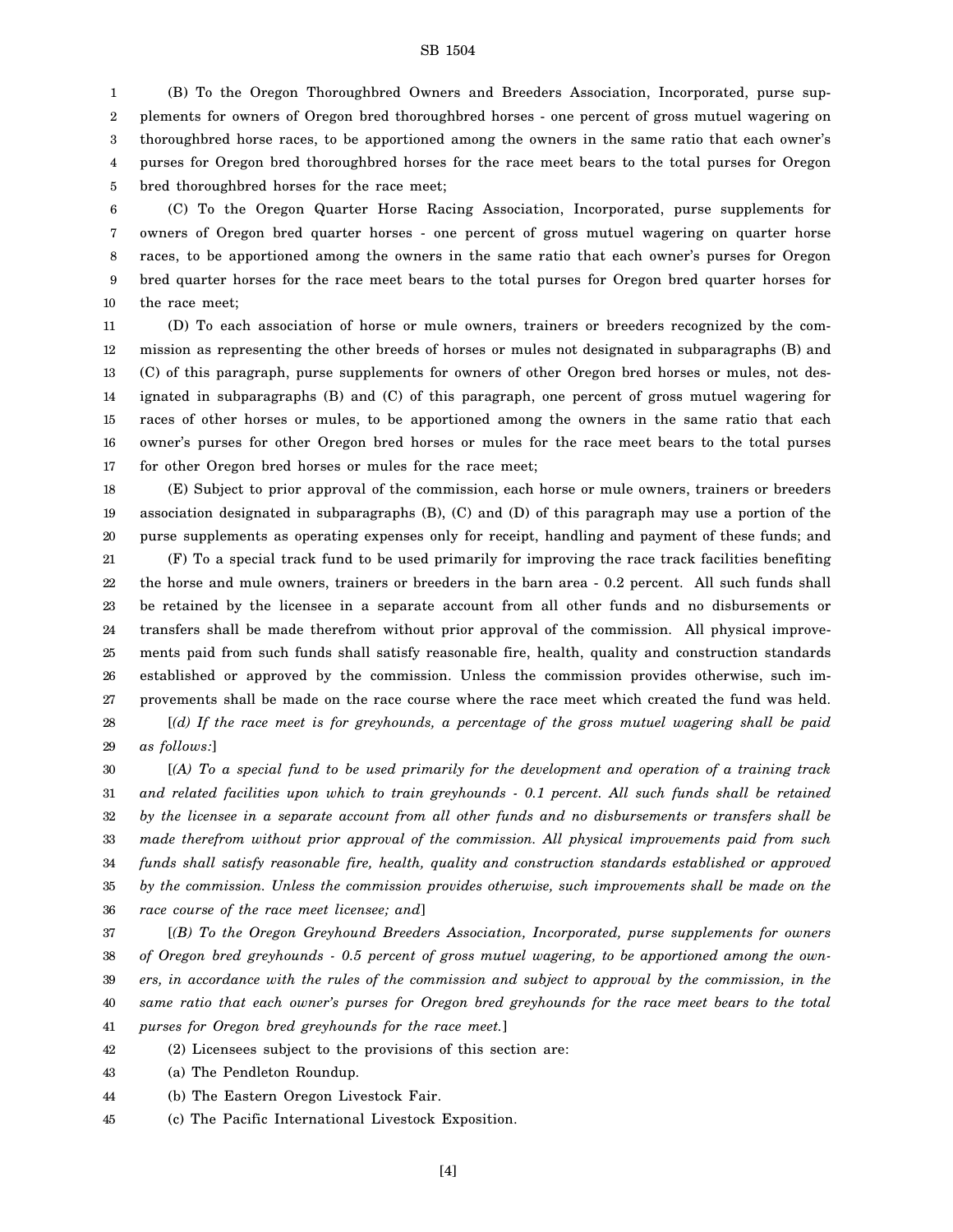1 (d) Any county fair.

2 3 (e) All other nonprofit, fair-type associations which conducted a licensed race meet in calendar year 1968 or 1969.

4 (f) The Pine Valley Fair Association.

5 **SECTION 9.** ORS 462.067 is amended to read:

6 7 462.067. All licensees of race meets except those subject to ORS 462.057 and 462.062 shall make payments as follows:

8 (1) License fee - \$100 per racing day, payable to the Oregon Racing Commission.

9 (2) Percentage of gross mutuel wagering payable to the commission - 1.6 percent.

10 11 12 13 14 15 16 17 [*(3) Percentage of gross mutuel wagering on greyhound races payable to the Oregon Greyhound Breeders Association, Incorporated - 0.5 percent for purse supplements for owners of Oregon bred greyhounds, to be apportioned among the owners, in accordance with the rules of the commission and subject to approval by the commission, in the same ratio that each owner's purses for Oregon bred greyhounds for the race meet bears to the total purses for Oregon bred greyhounds for the race meet. Subject to the prior written approval of the commission, the Oregon Greyhound Breeders Association, Incorporated, may use a portion of the funds received pursuant to this section and ORS 462.057 (1)(d)(B) to offset expenses for receipt, accounting, handling and payment of those funds.*]

18 19 20 21 22 23 24 [*(4) To a special fund to be used primarily for the development and operation of a training track and related facilities upon which to train greyhounds - 0.1 percent. All such funds shall be retained by the licensee in a separate account from all other funds and no disbursements or transfers shall be made therefrom without prior approval of the commission. All physical improvements paid from such funds shall satisfy reasonable fire, health, quality and construction standards established or approved by the commission. Unless the commission provides otherwise, such improvements shall be made on the*

*race course of the race meet licensee.*]

25 **SECTION 10.** ORS 462.070 is amended to read:

26 27 28 29 30 462.070. (1) The Oregon Racing Commission may adopt rules establishing license fees for persons described in ORS 462.020 (2), not to exceed \$30 per year. Prior to adopting a rule that establishes a fee for a license, the commission shall review the fees charged for similar licenses in other states. The commission also may charge a reasonable fee for claiming certificates in an amount not to exceed \$10.

31 32 (2) The license fee per fiscal year for operators of public training tracks [*or kennels*] required to be licensed under ORS 462.020 (3) shall be:

33 (a) For the Oregon State Fair or a county or district fair, \$10.

34

(b) For all other operators of public training tracks [*or kennels*], \$25.

35 36 37 (3) The commission may by rule provide for a license that is issued to a person described in ORS 462.020 (2) to be valid for one, two or three years from date of issuance. The commission may fix the expiration date of the license and may prorate the fee established for the license.

38 **SECTION 11.** ORS 462.075 is amended to read:

39 40 462.075. (1) The Oregon Racing Commission may refuse to issue to or renew the license of any applicant if it has reasonable ground to believe that the applicant:

41 42 (a) Has been suspended or ruled off a recognized course in another jurisdiction by the racing board or commission thereof.

43 (b) Is not of good repute and moral character.

44 45 (c) Does not have, when previously licensed, a good record of compliance with the racing or gaming laws of this state or of any other state and with the rules of the commission or of any other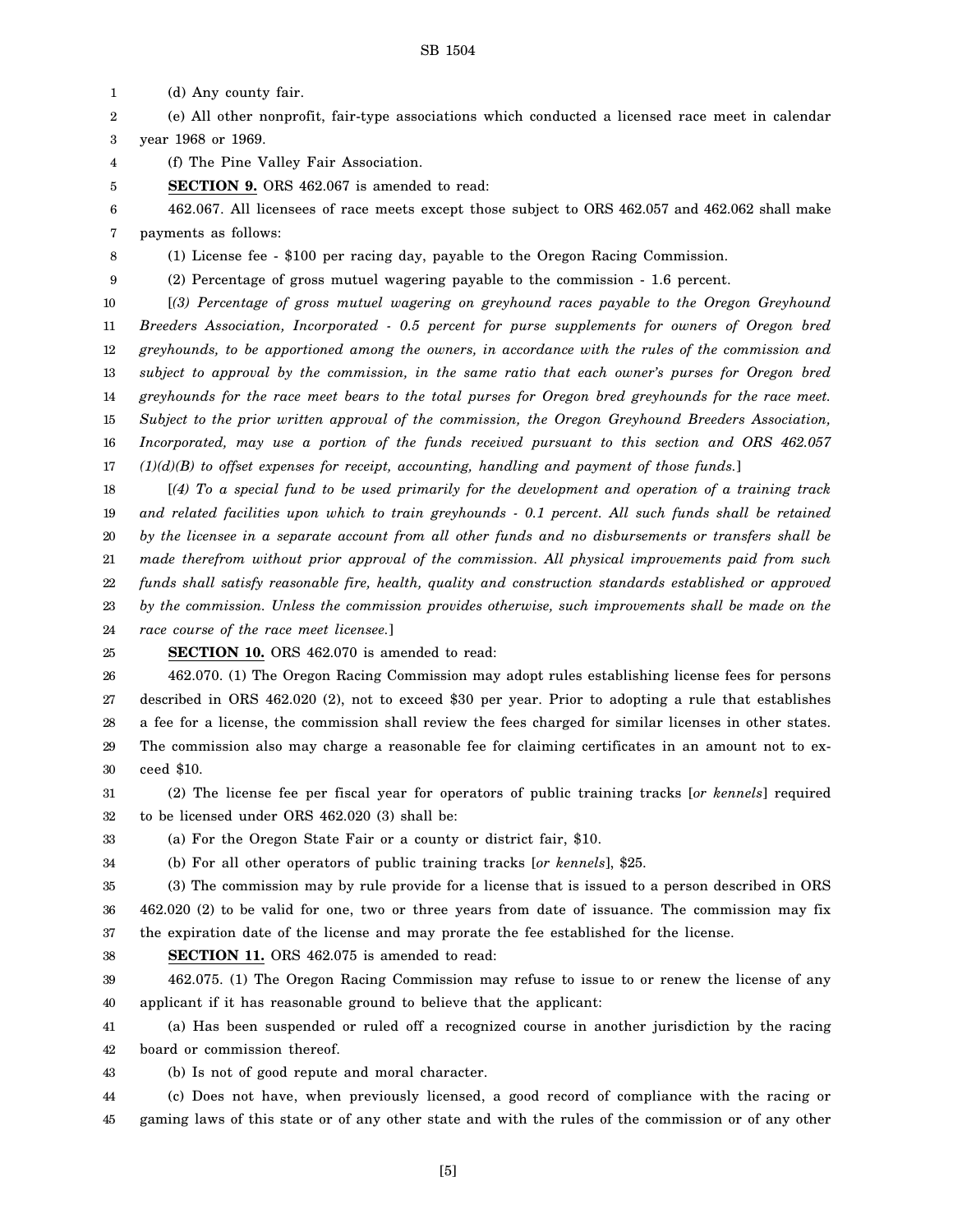1 racing or gaming commission.

2 3 (d) If the applicant is a corporation, firm or association, is not duly authorized to conduct business within the State of Oregon.

4 5 6 7 (e) If an individual, has been convicted of a crime involving moral turpitude or of any gambling or gambling-related offense, or, if a corporation, firm or association, is in whole or in part controlled or operated directly or indirectly by a person who has been convicted of a crime involving moral turpitude or of any gambling or gambling-related offense.

8 9 10 11 12 (f) If an individual, is engaged in wagering by other than the mutuel method or in pool selling or bookmaking in any state of the United States or foreign country or, if a corporation, firm or association, is in whole or in part controlled or operated directly or indirectly by a person who is engaged in wagering by other than the mutuel method or in pool selling or bookmaking in any state of the United States or foreign country.

13 14 (g) Has been found guilty by the commission of a violation of this chapter or any rules of the commission.

15 16 (h) Should not, in the best interest of the safety, welfare, health, peace and morals of the people of the state, be granted a license.

17 18 19 (2) The commission may refuse to issue or renew a license to conduct a race meet for any ground set forth in subsection (1) of this section or if it has reasonable ground to believe any of the following to be true:

20 21 (a) That the applicant is not possessed of or has not demonstrated financial responsibility sufficient to meet adequately the requirements of the enterprise proposed to be licensed.

22 23 24 25 (b) That the applicant is not the true owner of the enterprise proposed to be licensed, that other persons have ownership in the enterprise which has not been disclosed or, if the applicant is a corporation, that any of the stock of such corporation is subject to a contract or option to purchase at any time during the period for which the license is issued.

26 27 (c) That the granting of a license in the locality set out in the application is not demanded by public interest or convenience.

28 29 30 31 32 33 (d) That the applicant, if a corporation, transferred any of its stock after an application for a license to hold a race meet was filed with the commission without prior commission approval. The provisions of this paragraph shall not apply to day-to-day transfers of stock of a publicly held corporation whose shares are publicly quoted and regularly traded in the marketplace unless the transfer, or a combination of transfers, involves a controlling interest in or affects the operational control of the corporation, or involves 10 percent or more of any class of stock of the corporation.

34 35 36 37 (e) That the applicant lacks, or if the applicant is a corporation, its officers, managerial employees, directors and principal stockholders lack, the requisite character, reputation, general business and managerial competence and ability, and experience in the business of racing so as to justify or command public confidence.

38 39 40 (f) That the granting of the application would adversely and unreasonably affect the economy of the State of Oregon and its people and the revenues of this state and of other beneficiaries of racing funds designated in this chapter.

41 42 (3) The commission may refuse to issue or renew a license to any person who has made a false statement of a material fact to the commission.

43 44 45 (4) The commission may refuse to issue or renew a license to any applicant for a race meet license if the applicant has failed to meet any monetary obligation in connection with any race meet held in this state.

[6]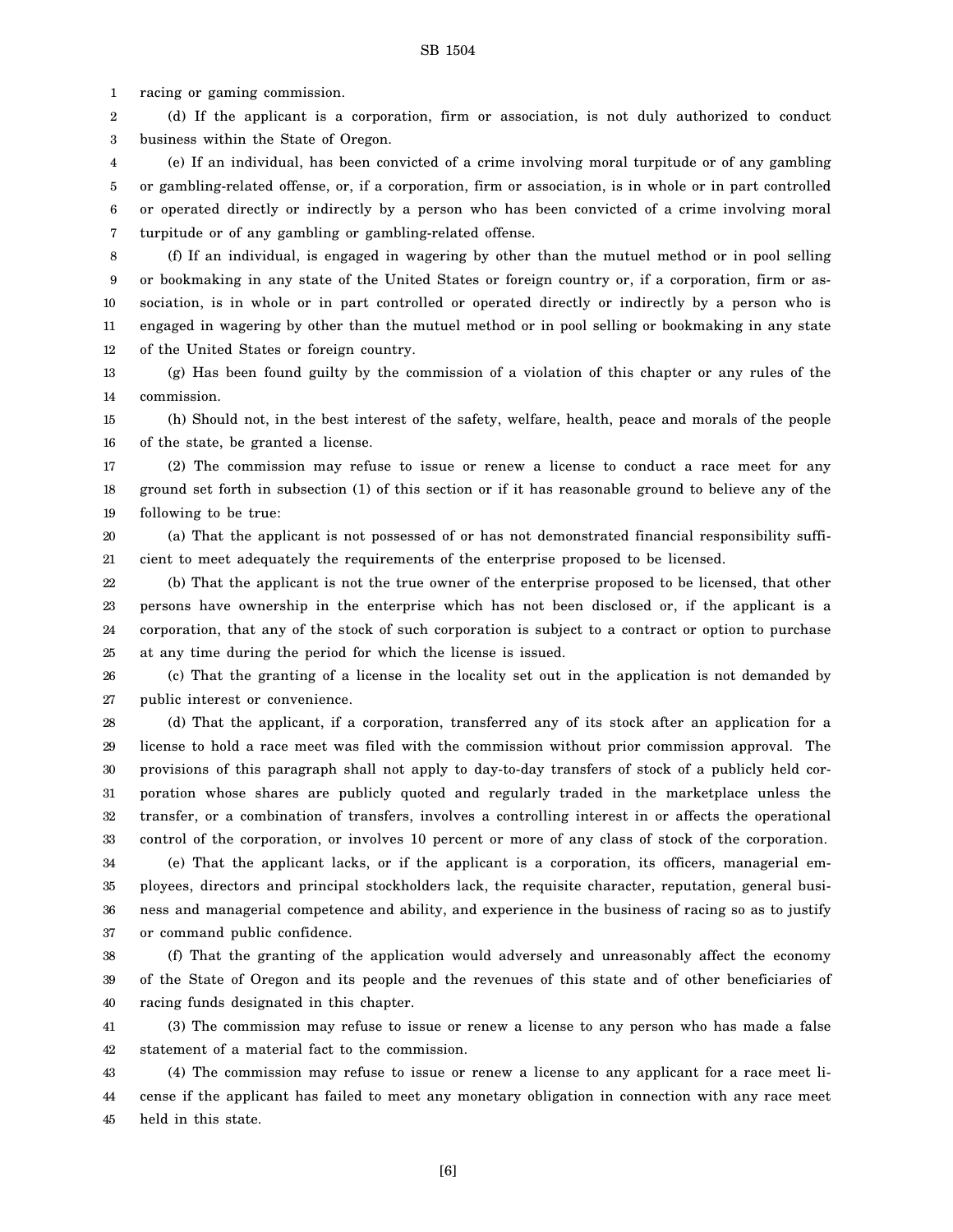1 2 3 [*(5) The commission may deny a license to any applicant for a race meet license under ORS 462.067 unless the applicant for the license and the greyhound kennel owners, or their representative association, have previously agreed upon a purse schedule.*]

4 5 6 7 8 [*(6)*] **(5)** Before refusing to license any applicant for a race meet license, the commission shall afford the applicant an opportunity for hearing after reasonable notice as provided in ORS chapter 183. When the commission refuses to license an applicant on the basis of grounds provided in subsection (1)(b), (c) or (h) of this section, the commission shall specify the particular activities that constitute the grounds for refusal and shall give the applicant written notice thereof.

9

**SECTION 12.** ORS 462.110 is amended to read:

10 11 12 13 462.110. (1) For the protection of the public, and all members thereof, the exhibitors and visitors, every race meet licensee shall carry public liability insurance written on an approved form by a company licensed to do business in Oregon and in an amount approved by the Oregon Racing Commission.

14 15 16 17 18 19 20 21 22 23 24 (2) Every person licensed to conduct a race meet shall provide and deliver to the commission a bond signed by a surety company authorized to do business in Oregon in such form as is required by the commission and in an amount determined by the commission. The bond shall be conditioned that the licensee will pay to the state all moneys due it under this chapter, including moneys which escheat pursuant to ORS 462.073 and any fines imposed by any court or by any state agency; to horsemen [*or greyhound owners*], all moneys owing and all moneys required to be paid for breakage, purses and Oregon-bred purse supplements; to persons presenting valid winning tickets, the amounts owing to them; and to the special track fund or training track fund, all moneys required to be paid to those funds by statute or rule. In lieu of a surety bond the commission may accept a certificate of deposit, an irrevocable letter of credit, or equivalent which will assure that the obligations described above are paid, up to the designated amount.

25 26 (3) The Attorney General or the district attorney of the county wherein the race meet is held shall prosecute all actions on such bonds on behalf of the state.

27 28 29 30 31 32 33 34 35 36 37 38 39 40 41 (4) Any person having a claim against the licensee for any obligation covered by the bond or bond substitute, except cause of action covered by public liability insurance, may prosecute the same in an action in behalf of the claimant brought in the name of the state for the use and benefit and at the expense of such claimant. The court may award reasonable attorney fees to the prevailing party in an action under this subsection. If the amount of the bond or bond substitute is insufficient to cover all obligations, amounts owing to and for the benefit of the state pursuant to ORS 462.073 (3) shall have priority over any other claims. No action may be brought for recovery on the bond or bond substitute unless written notice of the claim is made to the commission and to the race meet licensee within 120 days after the last day of the race meet or continuous race meet in which the obligation arose. The notice must be by registered mail, certified mail with return receipt or personal service to the licensee or to the licensee's registered agent. Any action for recovery on the bond or bond substitute must be brought no earlier than 60 days and no later than 180 days after service of the written notice on the race meet licensee or on the licensee's registered agent. These limitations shall not apply to claims for valid winning tickets if the claimant has made a timely claim pursuant to ORS 462.073 (2).

42 43 44 (5) Every person licensed to conduct a race meet for horses shall carry insurance to protect jockeys and, if appropriate, drivers. The type, form and amount of insurance, and the carrier, must be approved by the commission.

45 **SECTION 13.** ORS 462.125 is amended to read: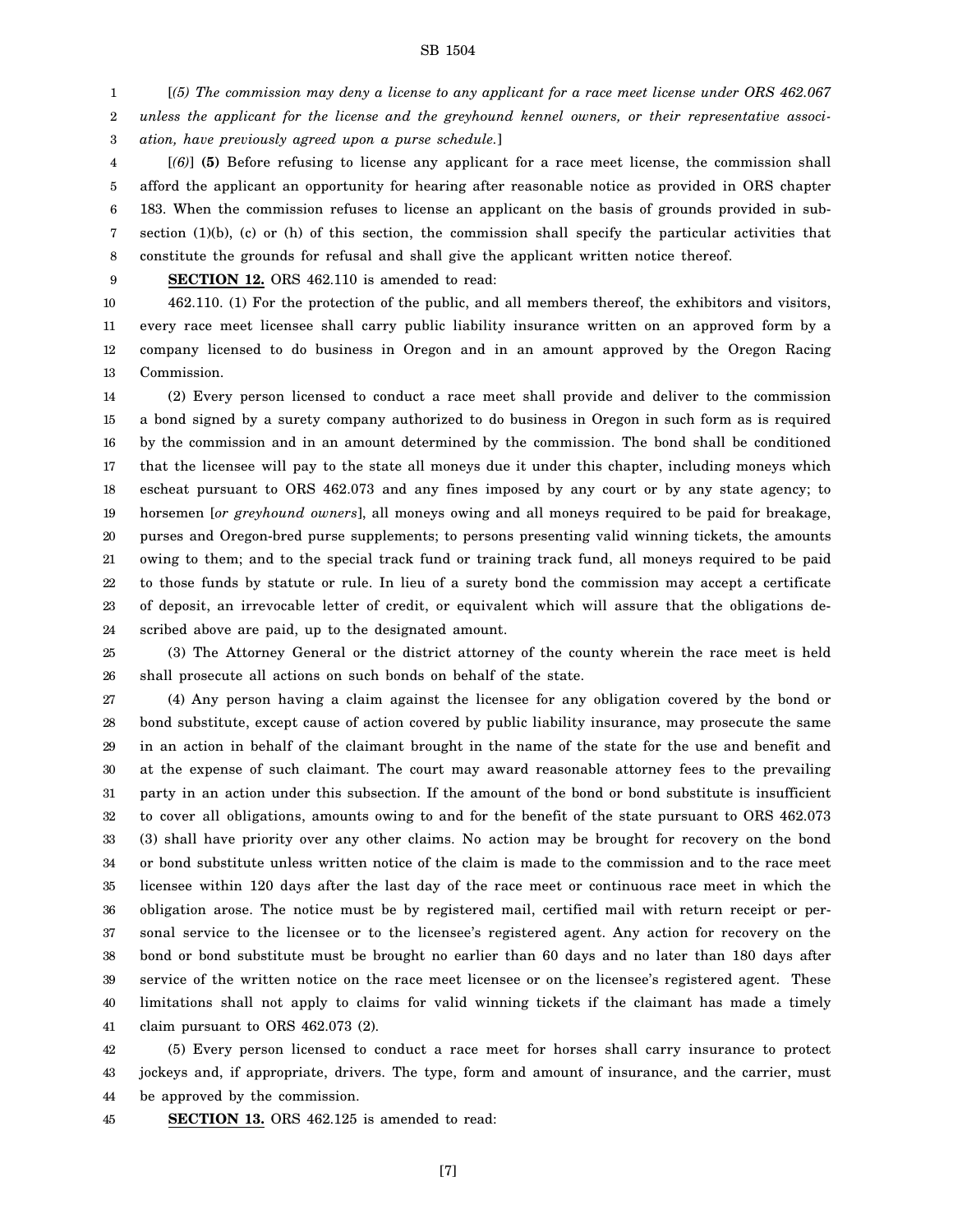1 2 3 4 5 6 7 8 462.125. (1) The Oregon Racing Commission shall determine the number and classes of race meets to be held in any fiscal year, and the total number of racing dates to be granted to a licensee subject to provisions of ORS 462.062 and 462.067. Not more than 350 days of racing, exclusive of racing days authorized to designated licensees pursuant to subsection (5) of this section, shall be held in any metropolitan area in any fiscal year. A licensee shall conduct at least 720 live races under the license during each fiscal year race meets are held under the license. The commission may reduce the number of races required under this section upon application by a horsemen's association that negotiates with the race meet licensee.

9 10 11 12 13 14 15 16 17 (2) If a licensee under ORS 462.062 or 462.067 fails, for good cause, to complete all of the allocated days in a licensed race meet or if the commission does not receive and approve license applications for all of the days allocated to [*either class of*] racing, the commission may add the unused or unallocated days no later than June 30 of the following fiscal year, to the racing days allocated to and available to the licensee or, in the discretion of the commission, to any other licensee [*of either class of racing*] in the metropolitan area. Additional race days allocated under this subsection are exempt from the limit of 350 days of racing in a fiscal year imposed by subsection (1) of this section. The additional racing days granted by the commission to any eligible licensee may not exceed the total of the unused or unallocated racing days in any one fiscal year.

18 19 (3) If an emergency occurs on the day of racing, and a night racing program runs past the hour of midnight, such time after midnight is not considered an additional racing day.

(4) As used in subsections (1) and (2) of this section, "metropolitan area" means:

21 (a) Multnomah, Clackamas and Washington Counties.

22 (b) Marion and Polk Counties.

20

23 (c) Linn and Benton Counties.

24 (d) A county other than those designated in paragraphs (a), (b) and (c) of this subsection.

25 26 27 28 29 30 31 32 33 34 35 36 37 38 39 (5) Each licensee designated in ORS 462.057 may be granted up to 12 days of horse[*,*] **or** mule [*or greyhound*] racing to be held within the county in which the licensee holds its fair or show or at a race course owned by a governmental agency or a nonprofit corporation in an adjoining county. If a licensee does not use all of the licensee's allocated race days during the fiscal year, the commission, in the commission's discretion, may allow that licensee to use the leftover days in the next fiscal year. If a licensee referred to in this subsection wishes to make application to the commission to schedule racing days that conflict with racing days previously scheduled by another such licensee, at least 30 days prior to the date of a meeting of the commission, the governing bodies of the applicant and the previous licensee shall meet at a time and place prescribed by the previous licensee to discuss the applicant's proposed racing day schedule. The conclusion of the parties regarding the proposals for conflicting racing days and the matters upon which the parties agree or disagree shall be reduced to writing signed by the parties and submitted to the commission not later than 14 days prior to a meeting of the commission. The commission may approve or disapprove proposals for conflicting racing days upon such terms and conditions as the commission considers appropriate.

40 41 (6) The commission may not grant a license for any race meet within a county for dates that conflict with racing dates granted to the county fair of such county.

42 43 44 45 (7) The commission may not grant a licensee that is subject to ORS 462.062 a license for a race meet for a date that conflicts with a race meet date granted to a licensee that is subject to ORS 462.057, unless the commission has the consent of the licensee that is subject to ORS 462.057. This subsection applies only if the licensee that is subject to ORS 462.057 held a race meet during the

[8]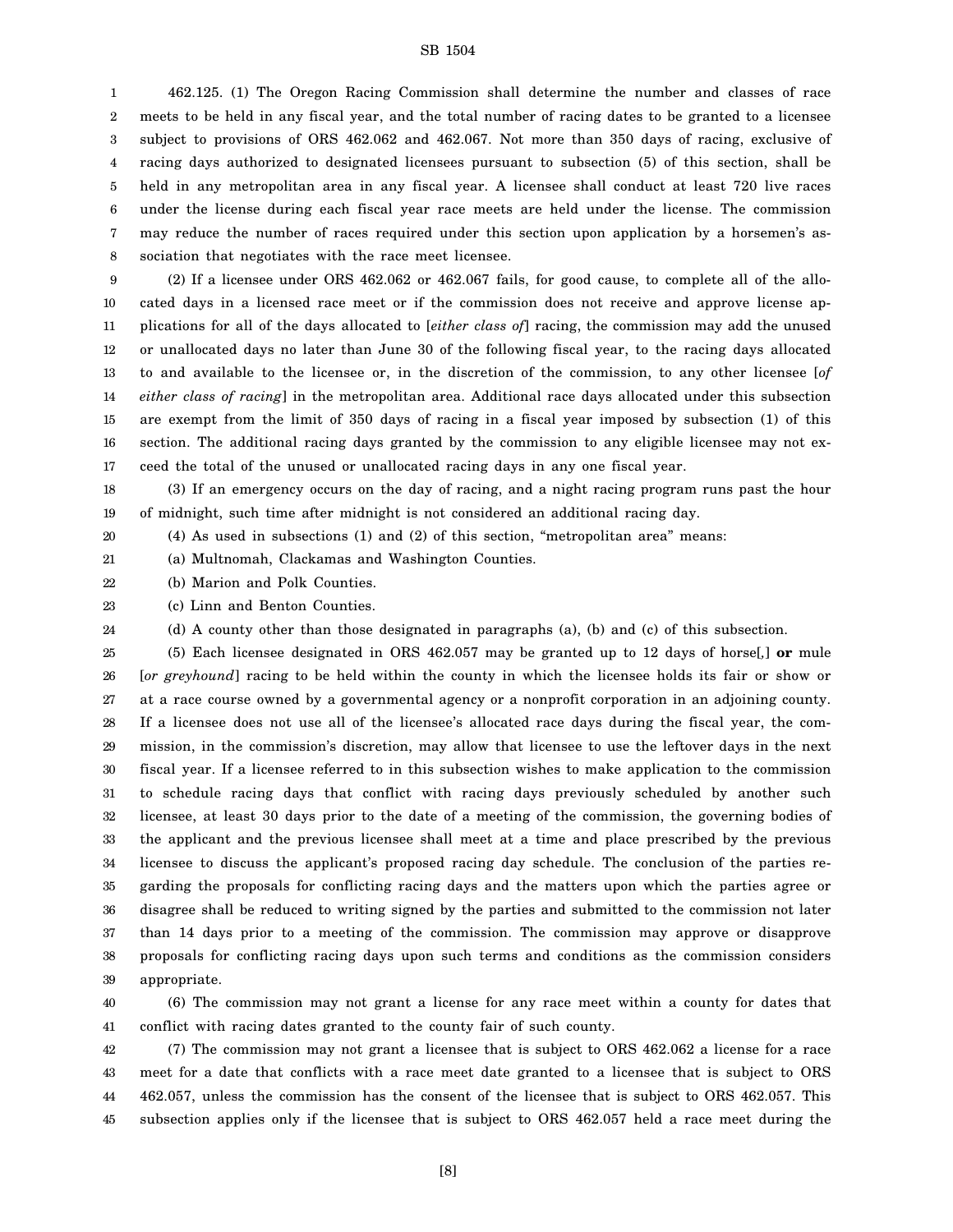1 2002 calendar year on a date substantially similar to the date that is the subject of the conflict. A

2 3 licensee that is subject to ORS 462.057 may not unreasonably withhold consent under this subsection.

4

5

### **SECTION 14. ORS 462.135 is repealed.**

**SECTION 15.** ORS 462.140 is amended to read:

6 7 8 9 10 11 12 462.140. (1) A person may not conduct or commit, attempt or conspire to conduct or commit pool selling, bookmaking, or circulate handbooks, or bet or wager on any licensed race meet, other than by the mutuel method. All moneys wagered in Oregon must be accounted for through a computerized mutuel wagering system in use by an operating race meet in this state and approved by the Oregon Racing Commission. Wagering into pools outside of Oregon via telephone or other device is prohibited unless the wagering information is transmitted by a licensee that conducts off-race course mutuel wagering pursuant to ORS 462.700 to 462.740.

13 14 (2) A race meet licensee may not take more than 22 percent of the gross receipts of any mutuel wagering system subject to approval by the commission.

15 16 17 18 19 20 21 22 23 24 (3) A race meet licensee shall compute breaks in the mutuel system at 10 cents for each dollar wagered in a specific mutuel pool except, when the breaks in the mutuel system compute to less than 10 cents total for each dollar wagered, the race meet licensee shall compute the breaks on that specific mutuel pool at five cents. When the breaks in the mutuel system compute at 10 cents or more for each dollar wagered, the race meet licensee shall pay in increments of 10 cents for each dollar wagered. When the breaks in the mutuel system compute to less than 10 cents for each dollar wagered, the race meet licensee shall pay five cents for each dollar wagered. For horses, 45 percent of the breaks shall be retained by the licensee. [*For greyhounds, 33-1/3 percent shall be retained by the licensee.*] The other 55 percent [*for horses and 66-2/3 percent for greyhounds*] shall be paid as follows:

25 26 27 (a) For thoroughbred horse races, to the Oregon Thoroughbred Owners and Breeders Association, Incorporated, to be used by that association subject to prior approval of the commission, in such amounts and for such of the following purposes as the association deems desirable:

28 (A) For breeders awards;

29 (B) For stallion awards;

30 31 (C) For education of the members of the association and other horsemen regarding the breeding and racing of thoroughbred horses; or

32 (D) For the promotion and development of thoroughbred horse breeding and racing in Oregon.

33 34 35 (b) For quarter horse races, to the Oregon Quarter Horse Racing Association, Incorporated, to be used by that association subject to prior approval of the commission, in such amounts and for such of the following purposes as the association deems desirable:

36 (A) For breeders awards;

37 (B) For stallion awards;

38 39 (C) For education of the members of the association and other horsemen regarding the breeding and racing of quarter horses; or

40 (D) For the promotion and development of quarter horse breeding and racing in Oregon.

41 42 43 44 (c) For races for any other horses not designated in paragraphs (a) and (b) of this subsection, to each association of horsemen recognized by the commission as representing the other breeds of horses, to be used by that association subject to prior approval of the commission, in such amounts and for such of the following purposes as each recognized association deems desirable:

45 (A) For breeders awards;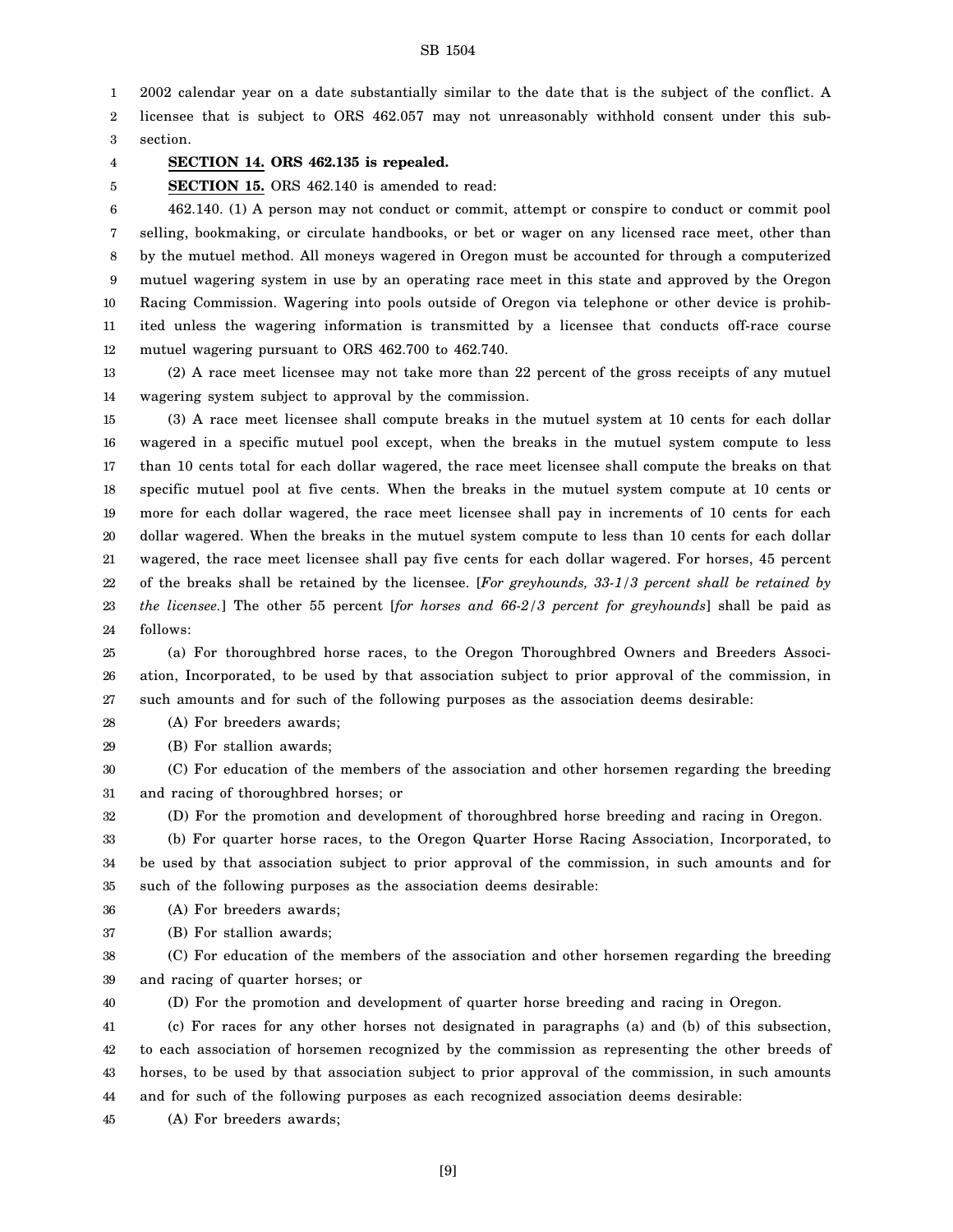1 (B) For stallion awards;

2 3 (C) For education of the members of the association and other horsemen regarding the breeding and racing of horses; or

4 (D) For the promotion and development of horse breeding and racing in Oregon.

[*(d) By a licensee of a race meet for greyhounds:*]

6 7 [*(A) One-half thereof to augment purses subject to reasonable regulations prescribed by the commission.*]

8 9 10 11 12 13 14 [*(B) The other one-half thereof for benefit and improvement of the breeding, ownership, training and racing of greyhounds in Oregon, subject to reasonable regulations prescribed by the commission. Included, but not by way of limitation, would be payment of purses for maiden graduation or special schooling races without wagering, and construction and operation of one or more appropriate public training facilities within the state. All such funds shall be retained by the licensee in an account separate from all other funds, and no disbursements or transfers shall be made therefrom without prior approval of the commission.*]

15 **SECTION 16.** ORS 462.155 is amended to read:

16 17 18 462.155. (1) The Oregon Racing Commission may allow a race meet operator [*that holds a Class A license*] to conduct mutuel wagering at the licensee's race course on horse races previously held if:

19

5

(a) The races were actual events held at race courses during race meets;

20 (b) The races were subject to mutuel wagering at the time the races were originally held; and

21 22 (c) The race meets at which the races were originally held were approved by the commission or by an equivalent regulatory body in another state.

23 24 25 (2) Subsection (1) of this section allows mutuel wagering on a horse race displayed as a video or audio recording, or another form of recording approved by the commission, but does not authorize wagering on any animation, computer simulation or other artificial representation of horse racing.

26 27 28 (3) Subsection (1) of this section does not apply to a race meet operator described in ORS 462.057 (2). Subsection (1) of this section does not authorize off-race course wagering or multijurisdictional simulcasting for horse races previously held.

29 30 (4) Wagers authorized under subsection (1) of this section are subject to the provisions of ORS 462.157.

31 **SECTION 17.** ORS 462.510 is amended to read:

32 33 34 35 462.510. (1) Any person who attempts to, or does persuade, procure or cause another person to wager on an animal participating in a race, and upon which money is wagered, and who asks or demands, or accepts compensation as a reward for information or purported information given in such case is a tout, and is guilty of touting.

36 37 (2) Predictions on the outcome of horse races [*and greyhound races*] may be sold on the licensee's premises in accordance with rules promulgated by the Oregon Racing Commission.

38

**SECTION 18.** ORS 462.710 is amended to read:

39 40 462.710. (1) Any race meet licensee may make written application to the Oregon Racing Commission to conduct off-race course mutuel wagering:

41 (a) On races held at the licensee's race course; or

42 (b) On races held at race courses outside this state.

43 44 45 (2) The application shall be in such form, shall contain such information and shall be submitted at such time and in such manner as the commission may require. Information required by the commission may include, but is not limited to, a description of the facilities, equipment and method of